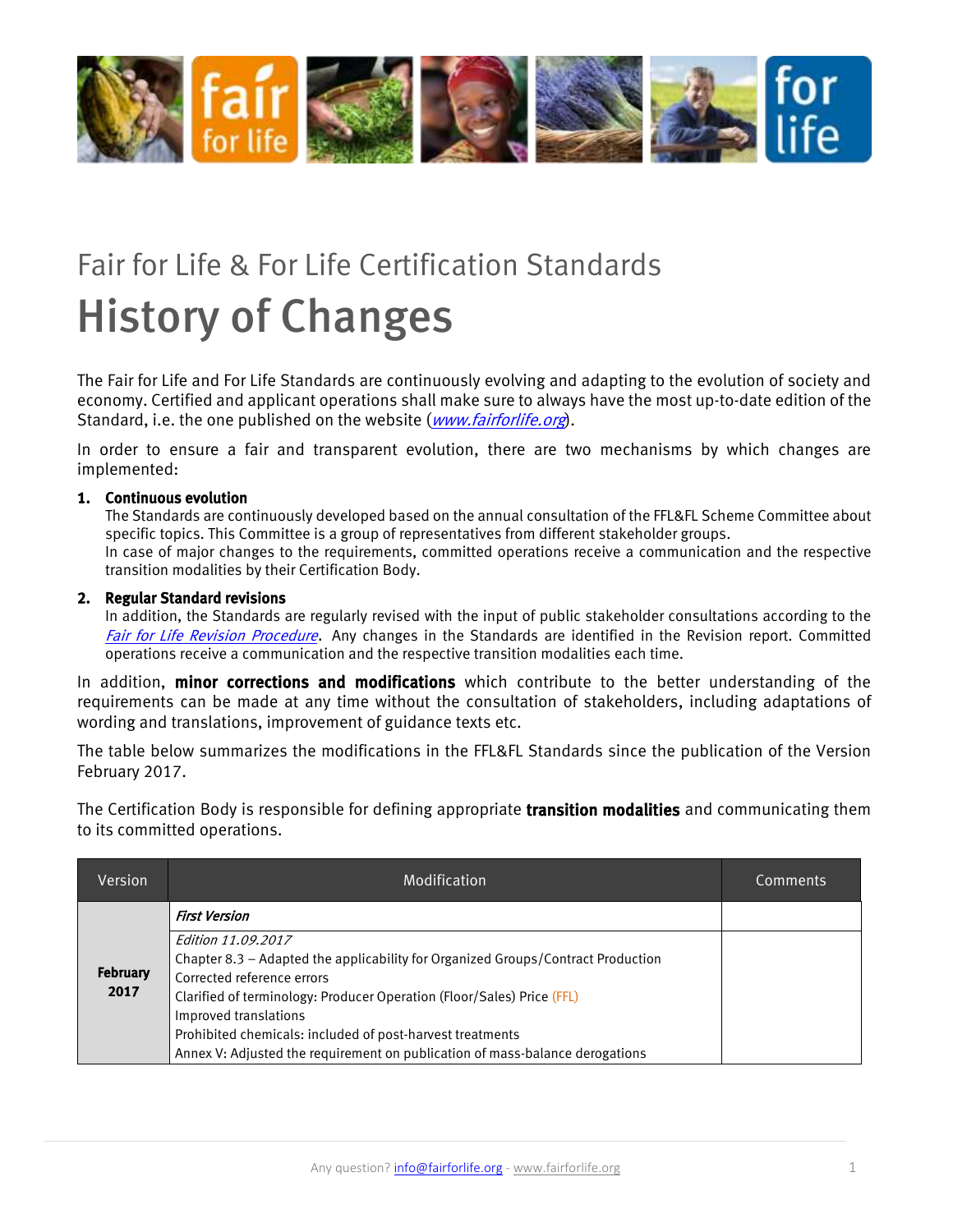

|                   | Edition 31.07.2018                                                                                                                                                                       |                                                               |
|-------------------|------------------------------------------------------------------------------------------------------------------------------------------------------------------------------------------|---------------------------------------------------------------|
|                   | Included additional definitions in the environmental part of the Glossary                                                                                                                |                                                               |
|                   | Improved translations                                                                                                                                                                    |                                                               |
|                   | FFL&FL Standard:                                                                                                                                                                         |                                                               |
|                   | Excluded the possibility for exception of <b>wage deductions</b> as disciplinary measure (SOC-<br>32)                                                                                    |                                                               |
|                   | Clarified scope of application for <b>packaging</b> requirement (ENV-26).                                                                                                                |                                                               |
|                   | Added phenoxyethanol to the list of <b>prohibited conservatives</b> in cosmetics (CONS-25)                                                                                               |                                                               |
|                   | Clarified the overall applicability of environmental compliance to all activities of the<br>company, not only the ones related to the certified product (Chapter 3)                      |                                                               |
|                   | Clarified labelling rules when FT percentage is 100% (Annex II)                                                                                                                          |                                                               |
|                   | FFL Standard:                                                                                                                                                                            |                                                               |
|                   | Addressed possible <i>improvement of products and/or processes</i> (value addition) in Fair<br>Trade Diagnosis and Fair Trade Action Plan (POL-11 and POL-15)                            |                                                               |
|                   | Clarified that the FT Fund calculation method must be written in the Partnership Framework<br>Agreement (TRAD-7)                                                                         | For details on the<br>modifications                           |
|                   | For FT Partners that source shea nuts or argan kernels in non- or low-processed form (and<br>their Producer Operations):                                                                 | please see the<br><b>Scheme Committee</b>                     |
|                   | Introduced additional calculation rule for the FT Fund (TRAD-45)                                                                                                                         | <b>Consultation Report</b>                                    |
|                   | Changed level of criteria for <b>Support to Producer Operations</b> (BONUS $\rightarrow$ MUST<br>Year 1) (EMP-18)                                                                        | 2018                                                          |
| <b>April 2019</b> | Limited possibility to use FT Fund for fund management expenses to small entities or<br>organized groups with a majority of smallholders (EMP-24 and EMP-32 Table)                       | Transition<br>modalities for the                              |
|                   | For Brand Holders:                                                                                                                                                                       | implementation of                                             |
|                   | Included commitment to FT awareness raising activities in the Fair Trade Strategic<br>Plan and make the activities a MUST Year 4 requirement (POL-19 and CONS-21)                        | modified criteria by<br>already committed<br>operations to be |
|                   | Clarified that recognitions must happen at the first operation in the supply-chain that is<br>FFL certified (and not by registered operations, or operations buying from suppliers which |                                                               |
|                   | are both FFL and certified according to a recognized scheme) (ANNEX IV).                                                                                                                 | informed by the<br>Certification Body.                        |
|                   | FL Standard:                                                                                                                                                                             |                                                               |
|                   | Clarified wording for application scope for Ethical Sourcing Policy (POL-10; TRAD-1 to -3)                                                                                               |                                                               |
|                   | For Cosmetics in the FL Product Certification Option: Included Requirement for COSMOS<br>Natural or Organic certification (Chapter 3)                                                    |                                                               |
|                   | Changed level of criteria (MUST Year $4 \rightarrow$ MUST Year 1) for <b>Healthy and Safe Products</b>                                                                                   |                                                               |
|                   | approach (CONS-22)                                                                                                                                                                       |                                                               |
|                   | Must Be Fair Trade List:                                                                                                                                                                 |                                                               |
|                   | Clarified the <b>application scope</b> of the List: FFL certified products and products that are                                                                                         |                                                               |
|                   | "Made with FFL ingredients"                                                                                                                                                              |                                                               |
|                   | Specified processing degrees of the listed raw materials which must be sourced in Fair<br>Trade certified quality.                                                                       |                                                               |
|                   | FFL&FL Standard:                                                                                                                                                                         |                                                               |
|                   | Clarified methodology to calculate wage equivalent to minimum wage and to living wage                                                                                                    | For details on the                                            |
| <b>May 2020</b>   | for piece rate workers (SOC-66 and SOC-69)                                                                                                                                               | modifications                                                 |
|                   | Updated list of elements to be considered in the living wage calculation with health care                                                                                                | please see the                                                |
|                   | and shelter that is adequate (SOC-69).                                                                                                                                                   | <b>Scheme Committee</b>                                       |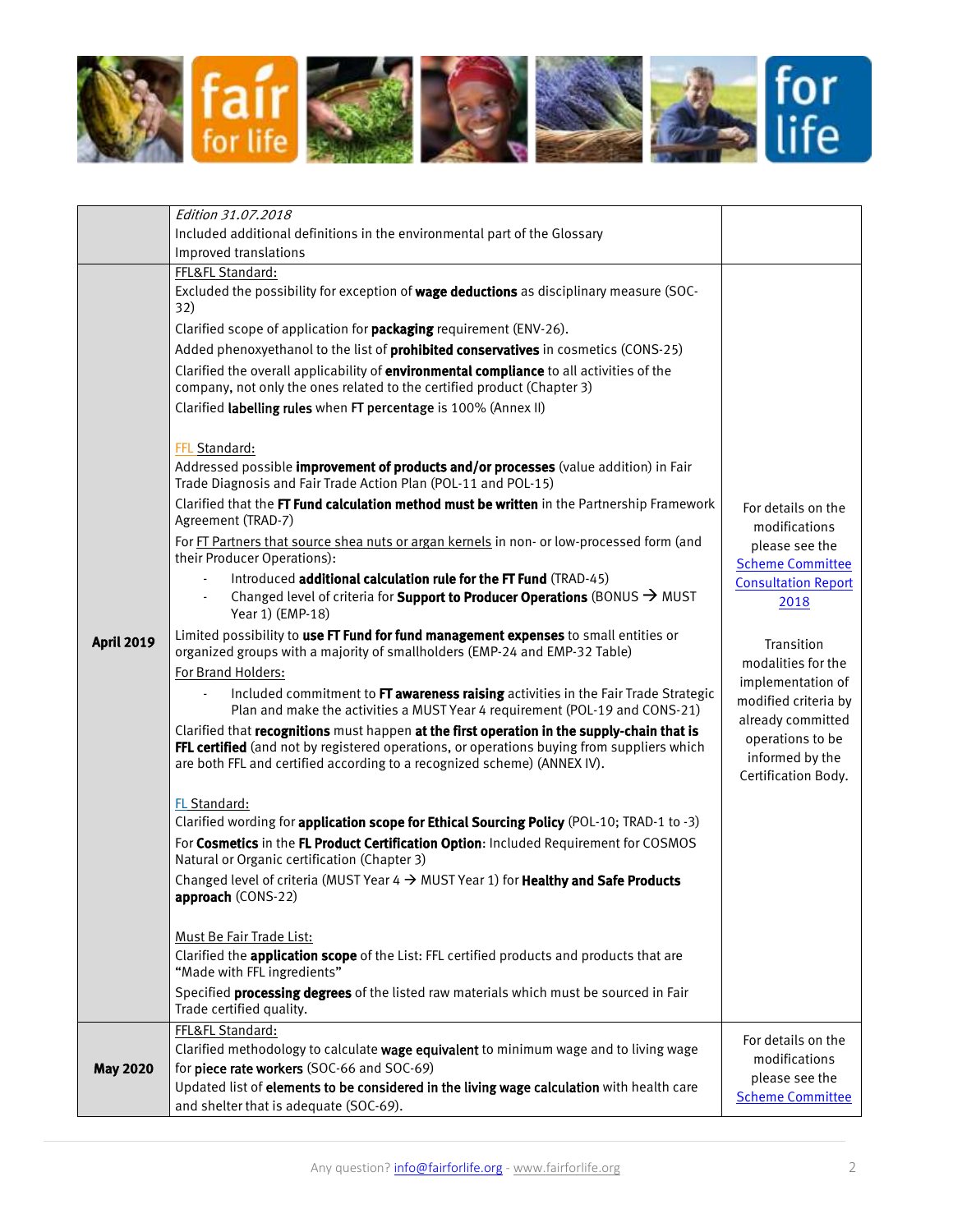

|                 | Included the requirement for FPIC before undertaking operations on new lands (LOC-1)<br>Clarified that workers and producers must be informed on outcome of certification process<br>through an adequate communication channel, and that audit findings must be included                                                                                                                                               | <b>Consultation Report</b><br>2019                                                                                     |
|-----------------|------------------------------------------------------------------------------------------------------------------------------------------------------------------------------------------------------------------------------------------------------------------------------------------------------------------------------------------------------------------------------------------------------------------------|------------------------------------------------------------------------------------------------------------------------|
|                 | (MAN-5).<br>Added definition of 'land-grabbing' and 'Free Prior Informed Consent' (Terms & Definitions)<br>Updated rules for communication (Annex III):                                                                                                                                                                                                                                                                | Transition<br>modalities for the                                                                                       |
|                 | Updated rules for registered operations, allowing corporate communication of the<br>registration status under conditions;<br>Formalized rules for non-controlled entities                                                                                                                                                                                                                                              | implementation of<br>modified criteria by<br>already committed<br>operations to be<br>informed by the                  |
|                 | FFL Standard:<br>Clarified that own and family labour must be considered in the production cost calculation<br>(TRAD-34)<br>Added definition of 'FFL certified quality' (Terms & Definitions)                                                                                                                                                                                                                          | Certification Body.                                                                                                    |
|                 | For Producer Operations: Limited the possibility of identification of product batches as FFL<br>certified to sales that are made to FFL certified Fair Trade Partners (Annex III and CONS-5)                                                                                                                                                                                                                           |                                                                                                                        |
|                 | FL Standard:<br>Included that in the CSR Policy the commitments towards suppliers must be included (POL-<br>2).                                                                                                                                                                                                                                                                                                        |                                                                                                                        |
|                 | Specified that responsible pricing and payment practices apply to all certified companies<br>buying from producers, whether they are in the certification scope or not (TRAD-28 to TRAD-<br>33).                                                                                                                                                                                                                       |                                                                                                                        |
| January 2022    | FFL&FL Standard:<br>Change of Ownership from Ecocert SA to Ecocert Environnement SAS                                                                                                                                                                                                                                                                                                                                   |                                                                                                                        |
|                 | FFL&FL Standard:                                                                                                                                                                                                                                                                                                                                                                                                       |                                                                                                                        |
|                 | Added definitions:<br>Agricultural ingredient, physically processed agricultural ingredient, simple and complex<br>chemically processed agricultural ingredient, synthetic ingredient<br>Created new Annex VII (FFL) / Annex VI (FL) to show how existing certifications are<br>considered for the FFL/FL verification                                                                                                 | For details on the<br>modifications<br>please see the<br><b>Scheme Committee</b><br><b>Consultation Report</b><br>2021 |
| <b>May 2022</b> | Adjusted pre-requisites and requirements for Textile and Leather Products:<br>Changed list of obligatory baseline certifications (OEKO-TEX 100 or OEKOTEX<br>LEATHER instead of previously GOTS or ERTS)<br>Introduced new requirement to ban toxic chemicals from textile / leather<br>production (ENV-78)<br>Considered additional textile and leather certifications for the newly created<br>Annex VII (see above) | Transition<br>modalities for the<br>implementation of<br>modified criteria by<br>already committed<br>operations to be |
|                 | Adjustment of composition and labelling rules for Cosmetic Products, detergents and<br>home perfumes:<br>Annex I:                                                                                                                                                                                                                                                                                                      | informed by the<br>Certification Body.                                                                                 |